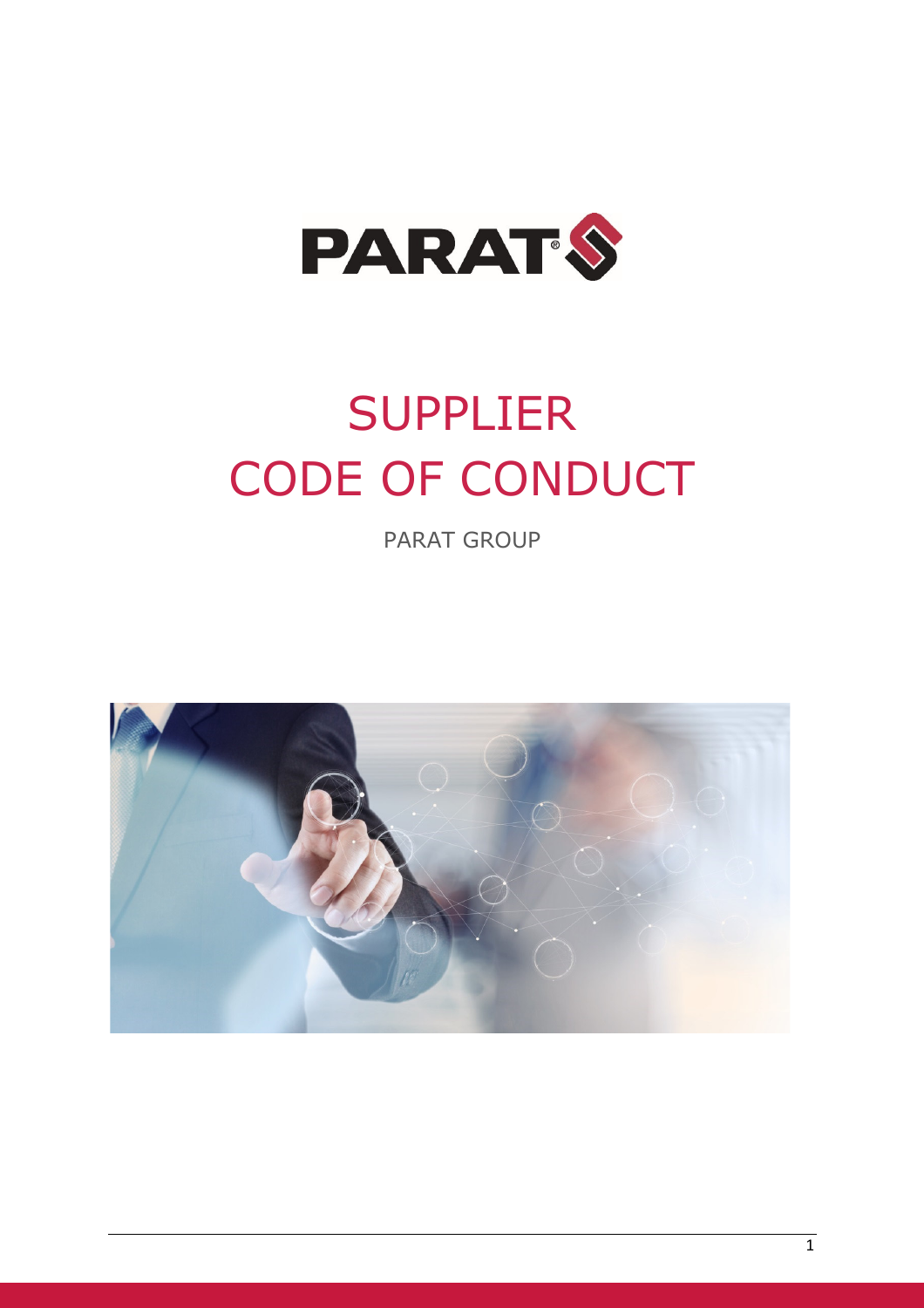Dear ladies and gentlemen,

The greatest asset of any company is the trust placed in it by its employees and external business partners. In order to maintain this trust, correct and exemplary interaction with one another, as well as in public and with customers, suppliers and other third parties is necessary.

Therefore, we have signed this "Supplier Code of Conduct" and established basic principles of conduct to adopt a responsible and legally compliant attitude to laws and other regulations.

Legally and ethically correct behavior should always be the basic of economic activities. We would like to encourage you to join us in our endeavor.



Neureichenau, 13.01.2022

| <b>Frank Peters</b> | <b>Martin Kremsreiter</b> | Stephan Hoffmann | ppa. Mark Neuhaus         |
|---------------------|---------------------------|------------------|---------------------------|
| CEO                 | COO.                      | CFO.             | Head of Global Purchasing |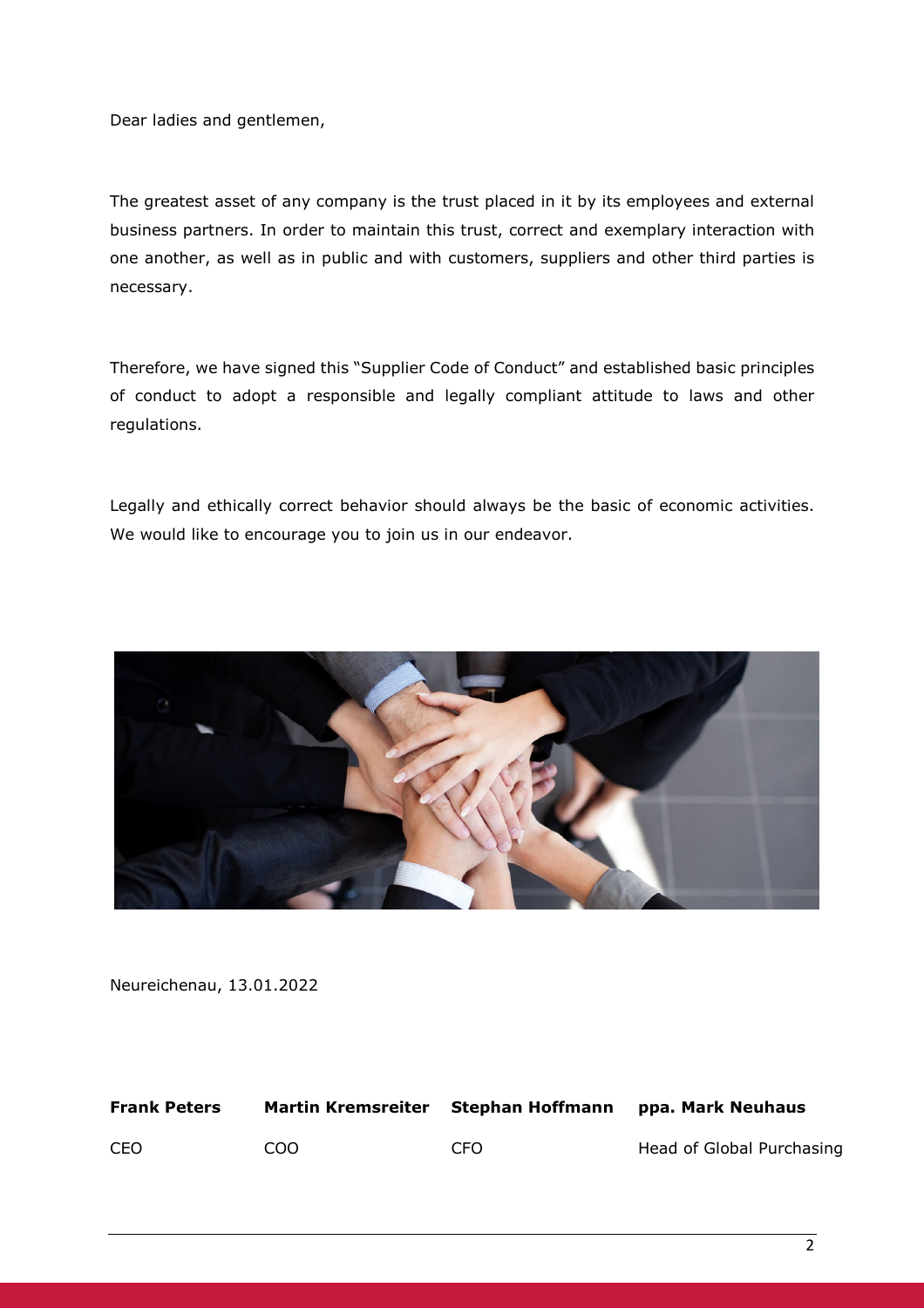# **CONTENT**

| FAIR DEALING BETWEEN BUSINESS PARTNERS IS THE BASIS OF EVERY BUSINESS                  |
|----------------------------------------------------------------------------------------|
| REPORTING OF INFRINGEMENTS OF LAW (WHISTLE-BLOWING SYSTEM) 5                           |
|                                                                                        |
|                                                                                        |
|                                                                                        |
|                                                                                        |
| ENVIORNMENTALLY CONSCIOUS AND SUSTAINABLE ACTING AFFECTS US ALL! 7                     |
|                                                                                        |
|                                                                                        |
|                                                                                        |
|                                                                                        |
|                                                                                        |
| YOU ARE RESPONSIBLE FOR YOUR EMPLOYEES AROUND THE WORLD!  9                            |
|                                                                                        |
|                                                                                        |
|                                                                                        |
|                                                                                        |
|                                                                                        |
|                                                                                        |
| REMUNERATION AND SOCIAL BENEFITS (Material Communication) (Material Communication) (10 |
|                                                                                        |
|                                                                                        |
|                                                                                        |
|                                                                                        |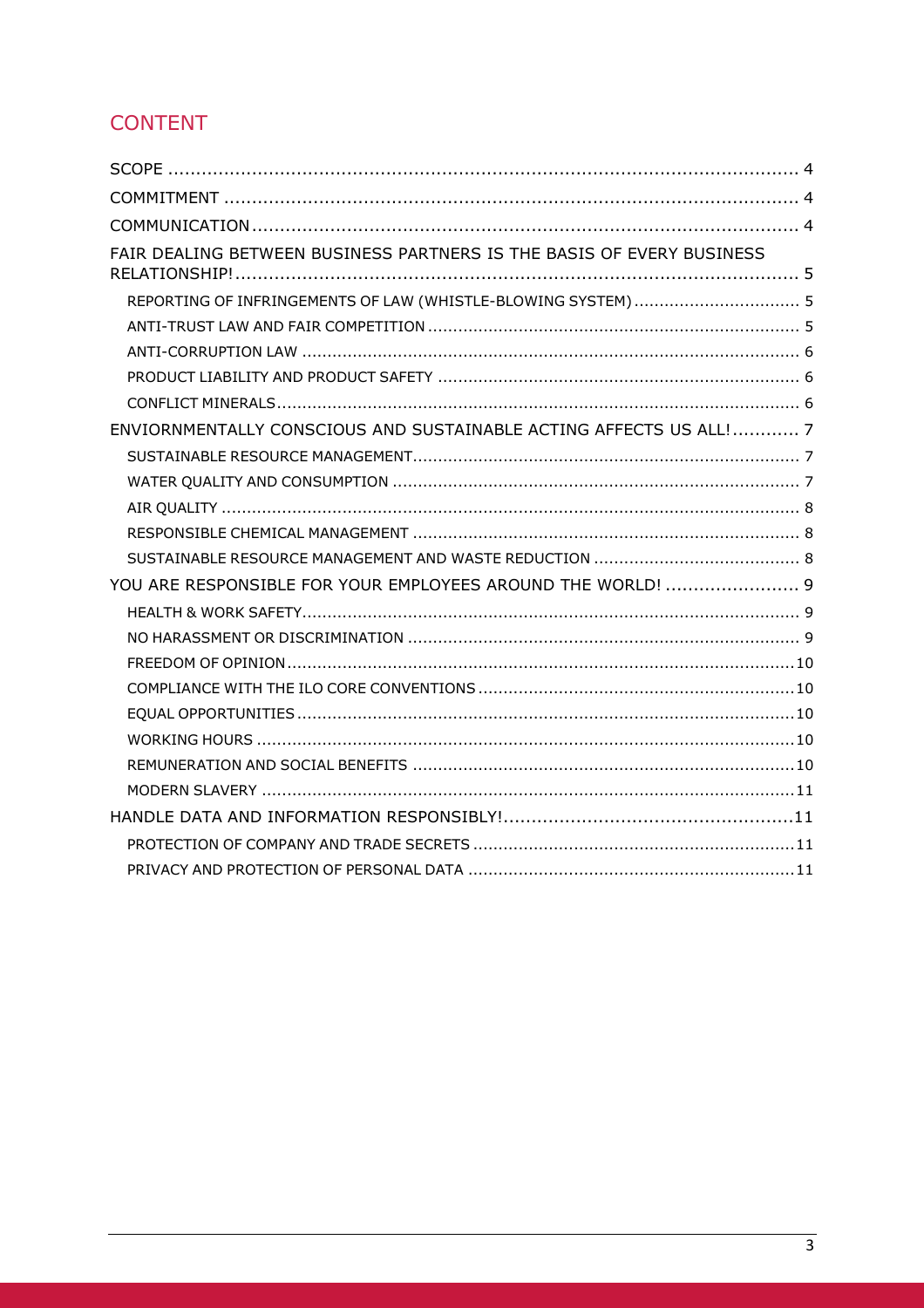

### **SCOPE**

This "Supplier Code of Conduct" applies to all Suppliers of the PARAT Group. The guidelines set out below are binding and must be complied with. The PARAT Group also expects its suppliers to pass on these principles in their own supply chain and to insist on compliance.

### COMMITMENT

We expect our suppliers to make suitable and reasonable efforts to continuously implement and apply the principles and values described in this "Supplier Code of Conduct" and to remedy existing deficits as quickly as possible.

If PARAT discovers a deviation from the requirements of this Supplier Code of Conduct at a supplier, they reserve the right to take necessary steps.

## COMMUNICATION

We insist on compliance of this "Supplier Code of Conduct" along our entire value chain.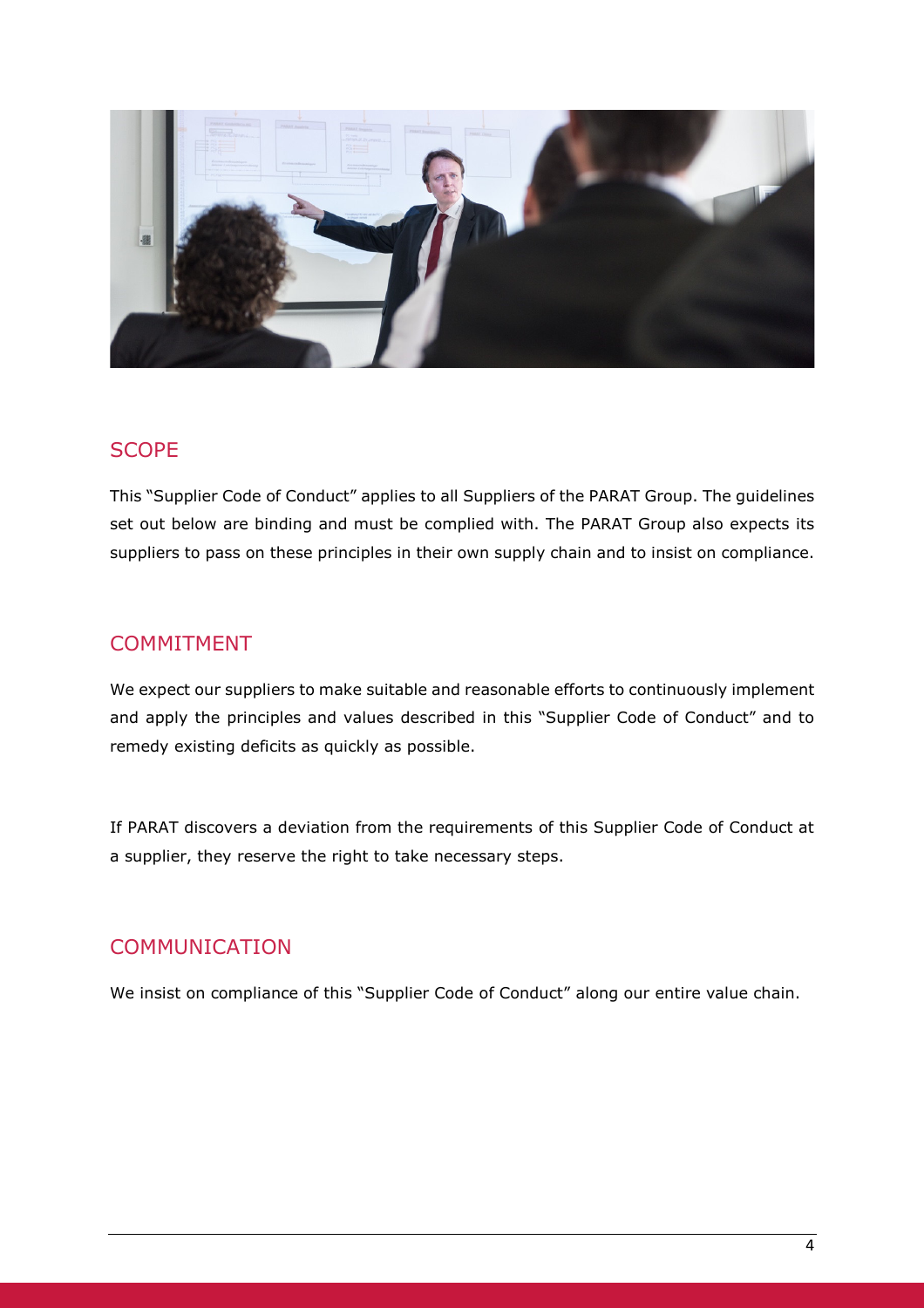# FAIR DEALING BETWEEN BUSINESS PARTNERS IS THE BASIS OF EVERY BUSINESS RELATIONSHIP!



We insist that our suppliers comply with the laws and regulations of the countries in which they operate.

Our employees are encouraged to put their private interests aside from company interests in their everyday work. We ask our suppliers to observe and respect this in their daily business contract with us.

#### REPORTING OF INFRINGEMENTS OF LAW (WHISTLE-BLOWING SYSTEM)

In order to give our suppliers a fair opportunity to report legal violations in connection with the PARAT Group, we have instructed an external ombudsman to receive anonymous reports. You can find the contact details on our homepage www.parat-kunststoff.com.

#### ANTI-TRUST LAW AND FAIR COMPETITION

We pursue clean and recognized business practices and fair competition. We expect the same from our suppliers. PARAT does not tolerate any participation in agreements or any other behavior that contradicts German or European anti-trust law or that of any other state.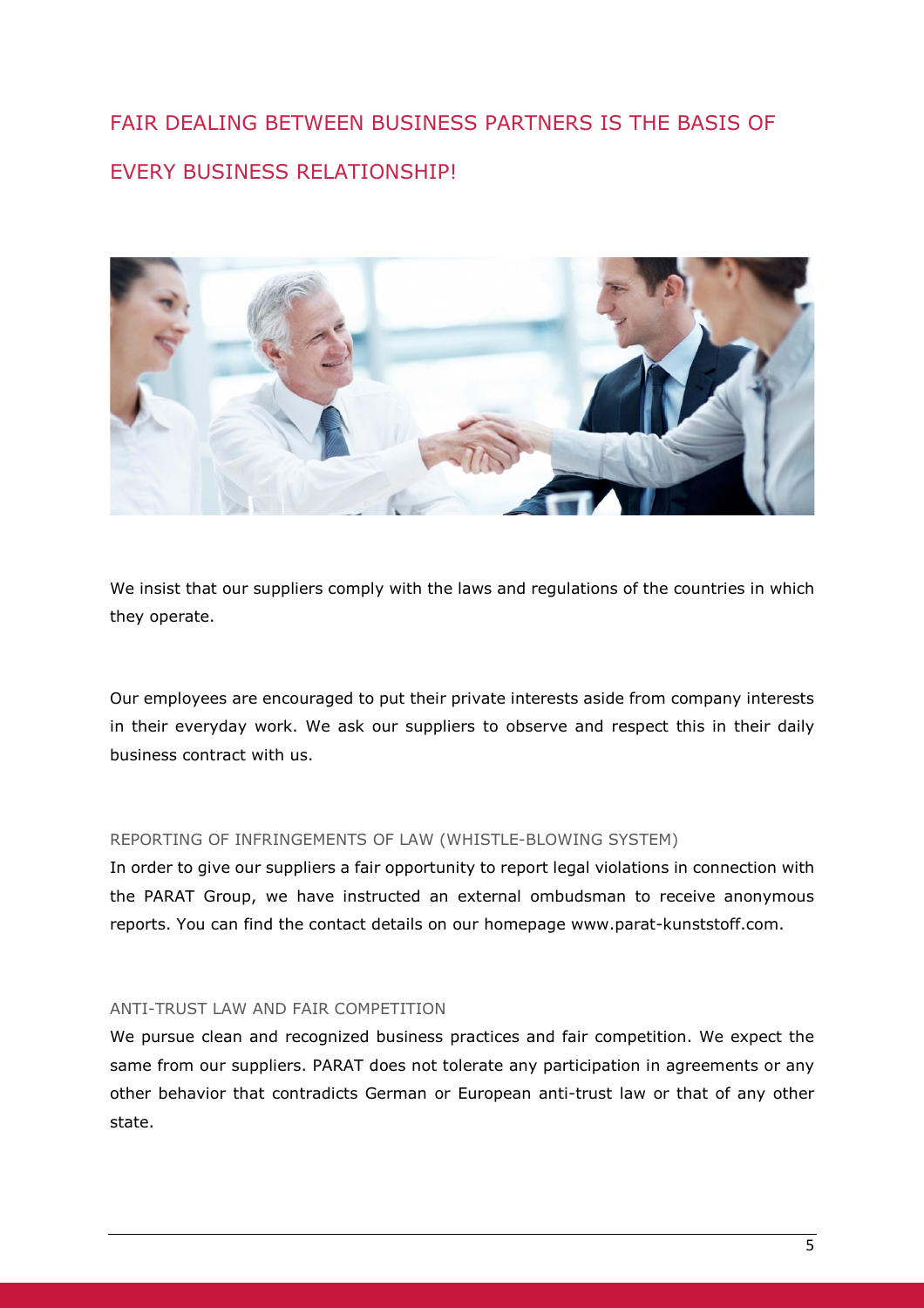#### ANTI-CORRUPTION LAW

We do not tolerate corruption and bribery in any of our companies or in any of our suppliers. We call on our suppliers to promote transparency, acting with integrity and responsible management and control in their companies.

Our employees are required to accept and grant gifts and invitations only within the legally permissible limits. We ask our suppliers to respect this.

#### PRODUCT LIABILITY AND PRODUCT SAFETY

Quality and safety of our products is the basis of our business. We ensure along the entire value chain that we only deliver top quality products that meet the specific needs of our customers and consumers. We have the same expectation towards our suppliers.

#### CONFLICT MINERALS

Suppliers are expected to observe the applicable legal requirements with regard to "conflict minerals", in particular tin, tantalum, tungsten and gold as well as cobalt and mica from conflict areas, and to take appropriate measures in their company to ensure that these laws are complied with.

In addition, it is expected that the suppliers' companies will have measures in place to prevent the use of raw materials that directly or indirectly finance armed groups that violate human rights (terrorist financing).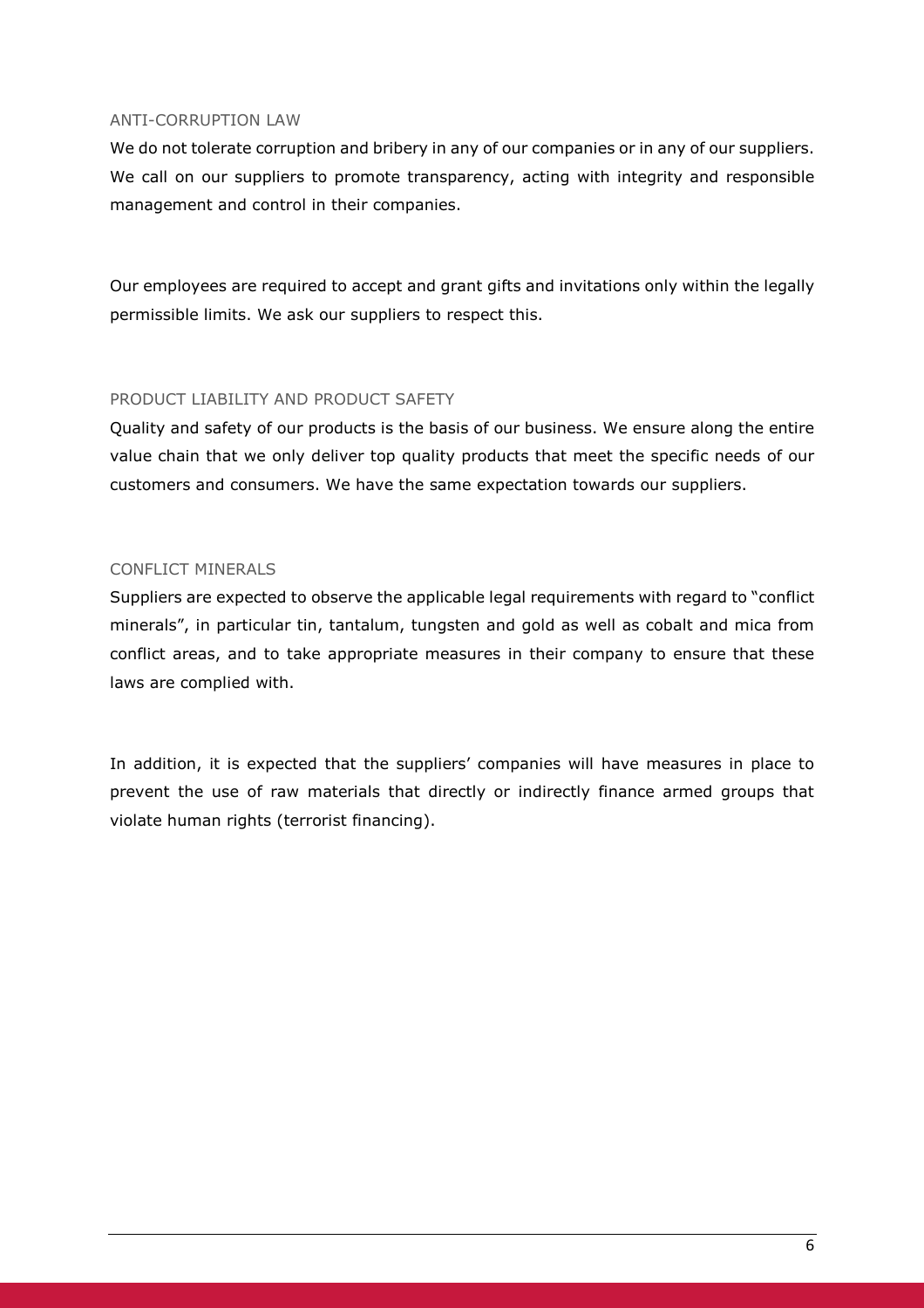# ENVIORNMENTALLY CONSCIOUS AND SUSTAINABLE ACTING **AFFECTS US ALL!**



The protection of people and the environment affects each of us. We insist that our suppliers behave in an environmentally conscious and sustainable manner. The minimum requirements here are the applicable laws at the respective locations as well as internationally valid standards. If the valid provisions do not achieve a level of protection that ensures sustainable management, measures should be taken without the framework of that is economically justifiable.

#### SUSTAINABLE RESOURCE MANAGEMENT

We all bear responsibility for the sustainability of our locations and products. We also require our suppliers to deal with social, ecological and economic effects of their actions. We attach great importance to a respectful handling of natural resources and the environment, in particular to the ecological footprint and actively demand this from our suppliers.

#### WATER QUALITY AND CONSUMPTION

The quality of water as a natural resource must be ensured responsibly. Sewage shall be reduced, reused and recycled as far as possible in order to protect the environment and to maintain or rather improve the overall water quality.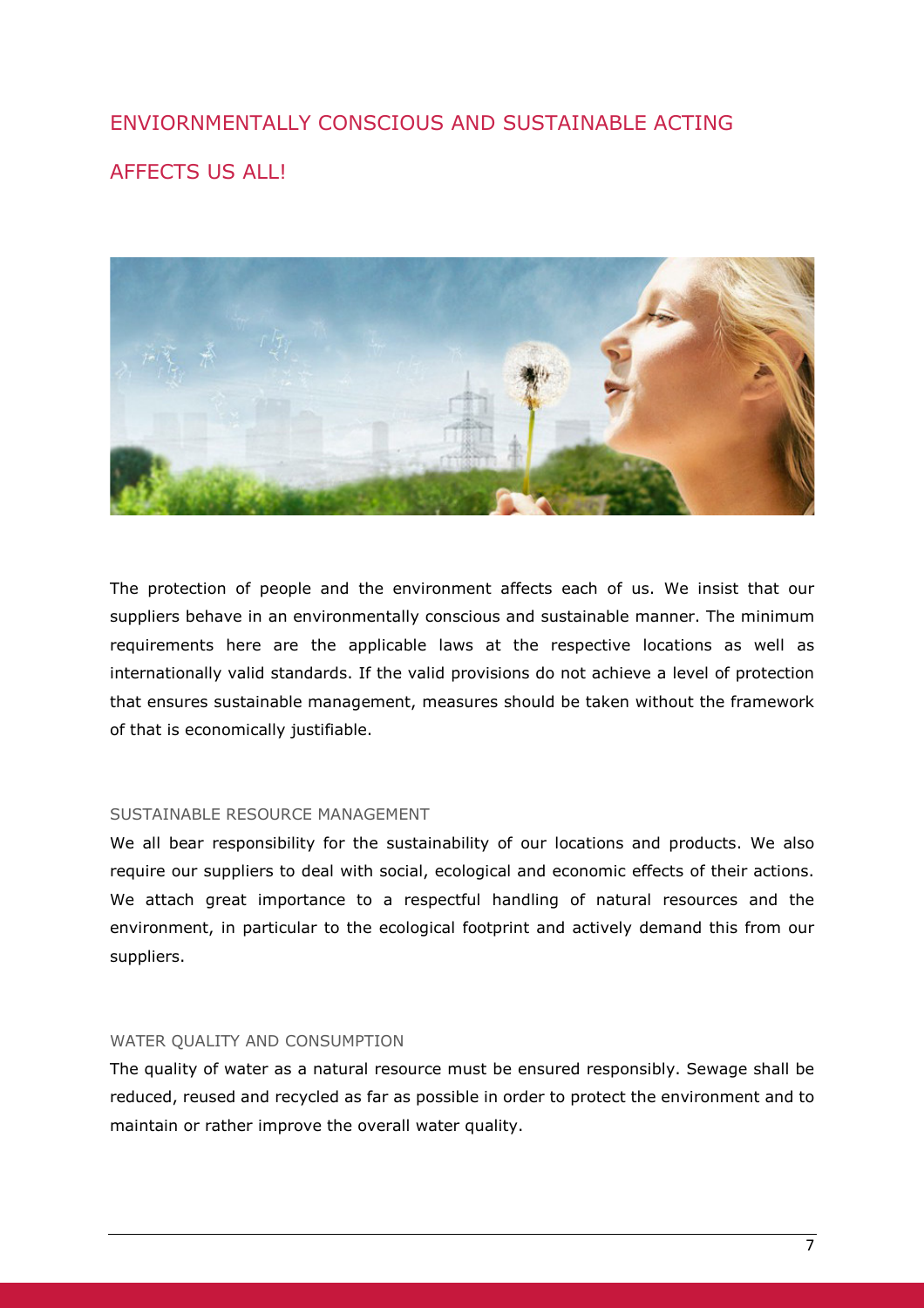#### AIR QUALITY

Improving air quality is another objective to be pursued. To this end, pollutant emissions are to be reduced along the entire supply chain. As a contribution to climate protection, our suppliers should also strive to continuously reduce greenhouse gas emissions, both in their own and in their immediate environment.

#### RESPONSIBLE CHEMICAL MANAGEMENT

We require our suppliers to encourage their employees to handle chemicals and hazardous substances responsibly. This also includes the professional disposal of these substances. Chemicals hazardous to the environment and health are continuously monitored, listed and, if possible, replaced by more environmentally friendly and healthier alternatives.

#### SUSTAINABLE RESOURCE MANAGEMENT AND WASTE REDUCTION

The amount of waste generated must be kept as low as possible throughout the entire value chain. This goal is to be pursued in all areas, in the development, production, use and subsequent recycling of the products. We require our suppliers to actively develop concepts for reuse, recycling and the safe, environmentally friendly disposal of residual waste, chemicals and sewage.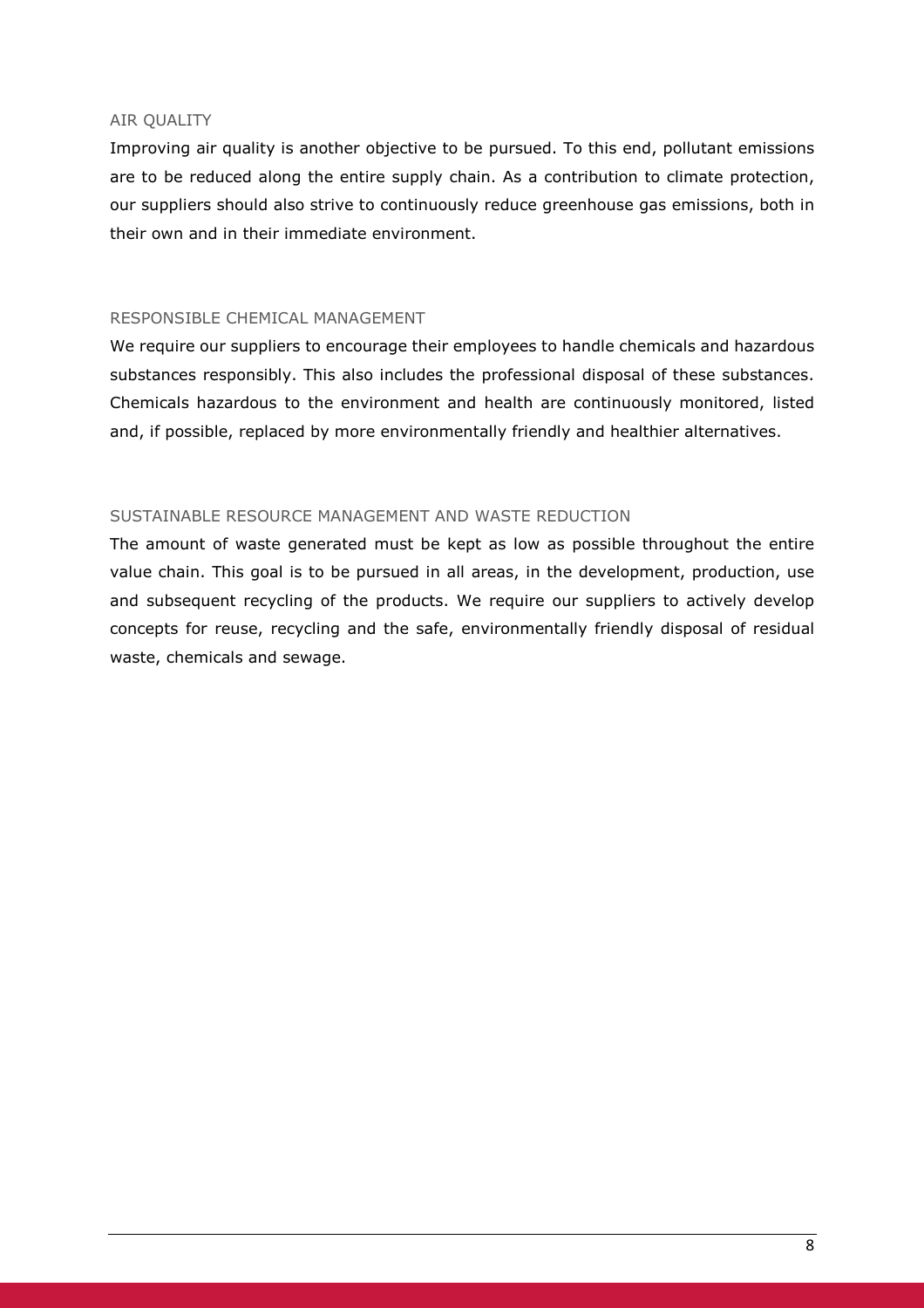# YOU ARE RESPONSIBLE FOR YOUR EMPLOYEES AROUND THE WORLD!



The reputation of any company depends largely on the behavior of employees, but also on that of our suppliers.

We urge our suppliers to comply with and promote human rights in accordance with the UN Human Rights Charters. Discrimination and harassment should not be tolerated. Everyone must respect the personal dignity, privacy and personal rights of each individual.

#### HEALTH & WORK SAFETY

The guarantee of occupational safety and the avoidance of accidents and injuries have top priority. Our suppliers have to focus on the continuous improvement of work safety.

#### NO HARASSMENT OR DISCRIMINATION

The employees are to be protected from physical, sexual, psychological, or verbal harassment and from intimidation or abuse.

Discriminatory acts must not be tolerated in any way. National or ethnic affiliation, gender or age as well as sexual orientation and political attitudes or other legal characteristics are to be accepted.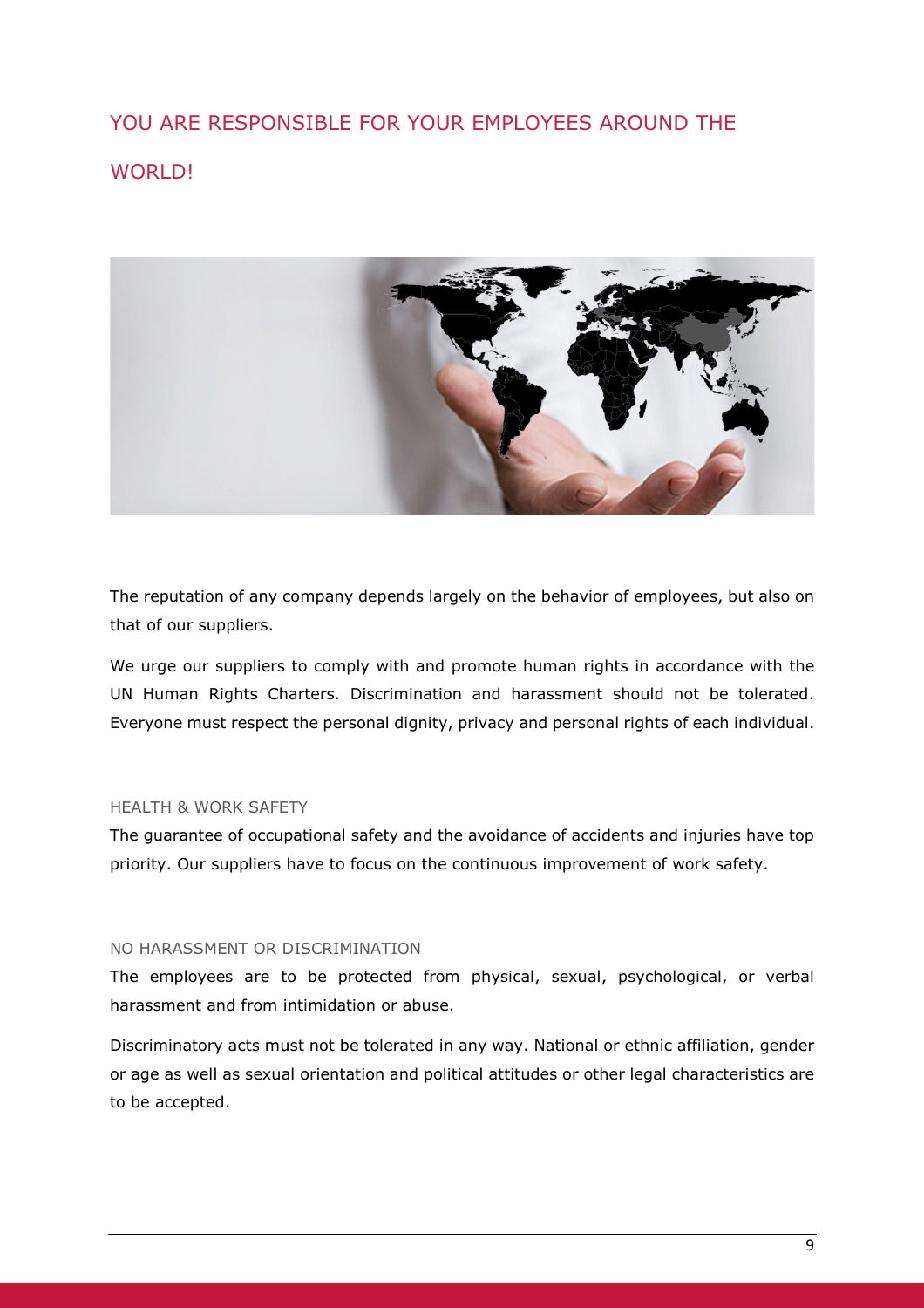#### FREEDOM OF OPINION

The right to freedom of expression and freedom of opinion must be protected and guaranteed.

#### COMPLIANCE WITH THE ILO CORE CONVENTIONS

Our suppliers are also required to adhere to the core conventions ILO 5. These concern the following criteria:

- The freedom of association, the fundamental right of all employees, trade unions and employee representatives to form or join is recognized
- Prohibition of child labor
- Prohibition of forced labor
- Promotion and, where possible, securing of equal pay for men and women for work and equal value
- Observance of workers' basic rights, as long as this is legally permitted and possible in the respective country
- Prohibition of discrimination. The ban refers in particular to the discrimination against employees on grounds of gender, race, disabilities, or due to their ethnic or cultural background, religion, ideology or sexual orientation.

#### EQUAL OPPORTUNITIES

There must be equal opportunities between employees. For this, all relevant national laws on equal opportunities must be observed.

#### WORKING HOURS

The legal requirements for working hours must be strictly adhered to. The legal requirements for break times must also be taken into account.

#### REMUNERATION AND SOCIAL BENEFITS

The statutory and collective agreement regulations on remuneration and social benefits must be followed. The remuneration must be at least equal to the legally valid and guaranteed minimum and is intended to ensure an adequate standard of living for the employees and their families.